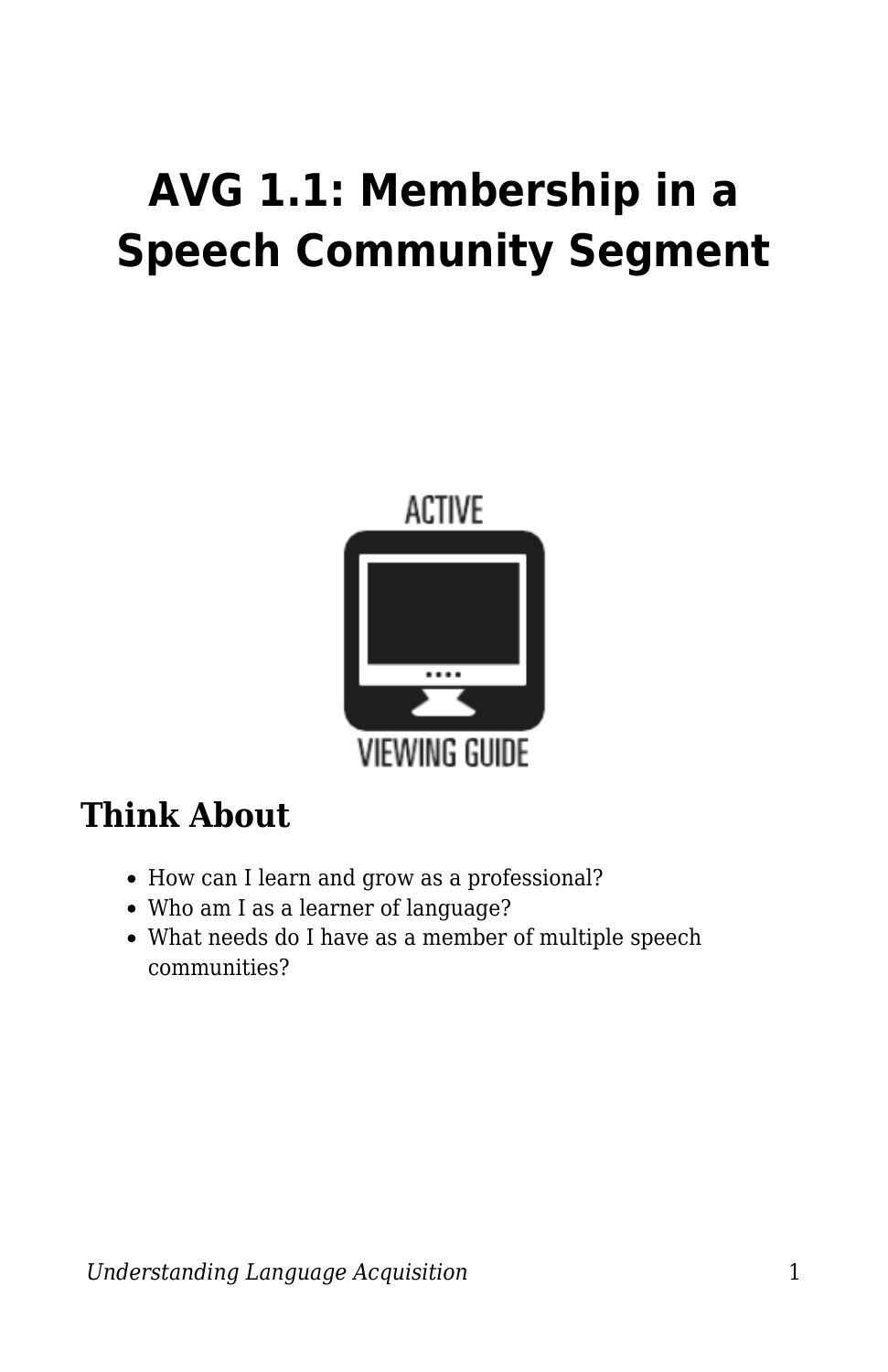| <b>Conceptual Outline</b>                                                                                                                                                                                                                                                                                                                                                                                                                                                                                                                                                                                                                                    | <b>Meaning Making</b>                       |
|--------------------------------------------------------------------------------------------------------------------------------------------------------------------------------------------------------------------------------------------------------------------------------------------------------------------------------------------------------------------------------------------------------------------------------------------------------------------------------------------------------------------------------------------------------------------------------------------------------------------------------------------------------------|---------------------------------------------|
| <b>Annela Teemant (Brigham Young University)</b><br>We feel at home in the speech communities<br>we are familiar with. When we cross into<br>unfamiliar ones, we may feel nervous,<br>inadequate, or out of place.<br>Which speech communities do you belong<br>to?<br>Montage with quotes from people from<br>different speech communities.                                                                                                                                                                                                                                                                                                                 | <b>Unfamiliar</b><br>speech<br>communities? |
| <b>Thomas Ricento</b> (University of Texas, San<br>Antonio)<br>We belong to a number of speech communities:<br>one associated with close family members,<br>neighborhoods, institutions, organizations,<br>churches, schools.<br>Schools (like all speech communities) have<br>defined parameters for how people talk, how they<br>interact, what's appropriate and what's<br>inappropriate.<br>Teachers need to be aware that students have<br>multiple repertoires of speaking, multiple styles<br>of speaking, and that's a strength.                                                                                                                     | My repertoires?<br>My styles?               |
| <b>David Corson</b> (University of Toronto)<br>Power plays out when standard and non-standard<br>languages conflict. As part of our cultural capital,<br>we have linguistic capital (language use skills of<br>value in certain sites, according to Pierre<br>Gaudier). When we move to a new site, our<br>language use is valued differently.<br>"Every time we change rooms. Every time we<br>move from one group of friends to another. Or go<br>from a familiar group to an unfamiliar group. The<br>power relationships change and the cultural<br>capital, the linguistic capital, is differentially<br>valued. And this is power playing itself out." | My language<br>value?                       |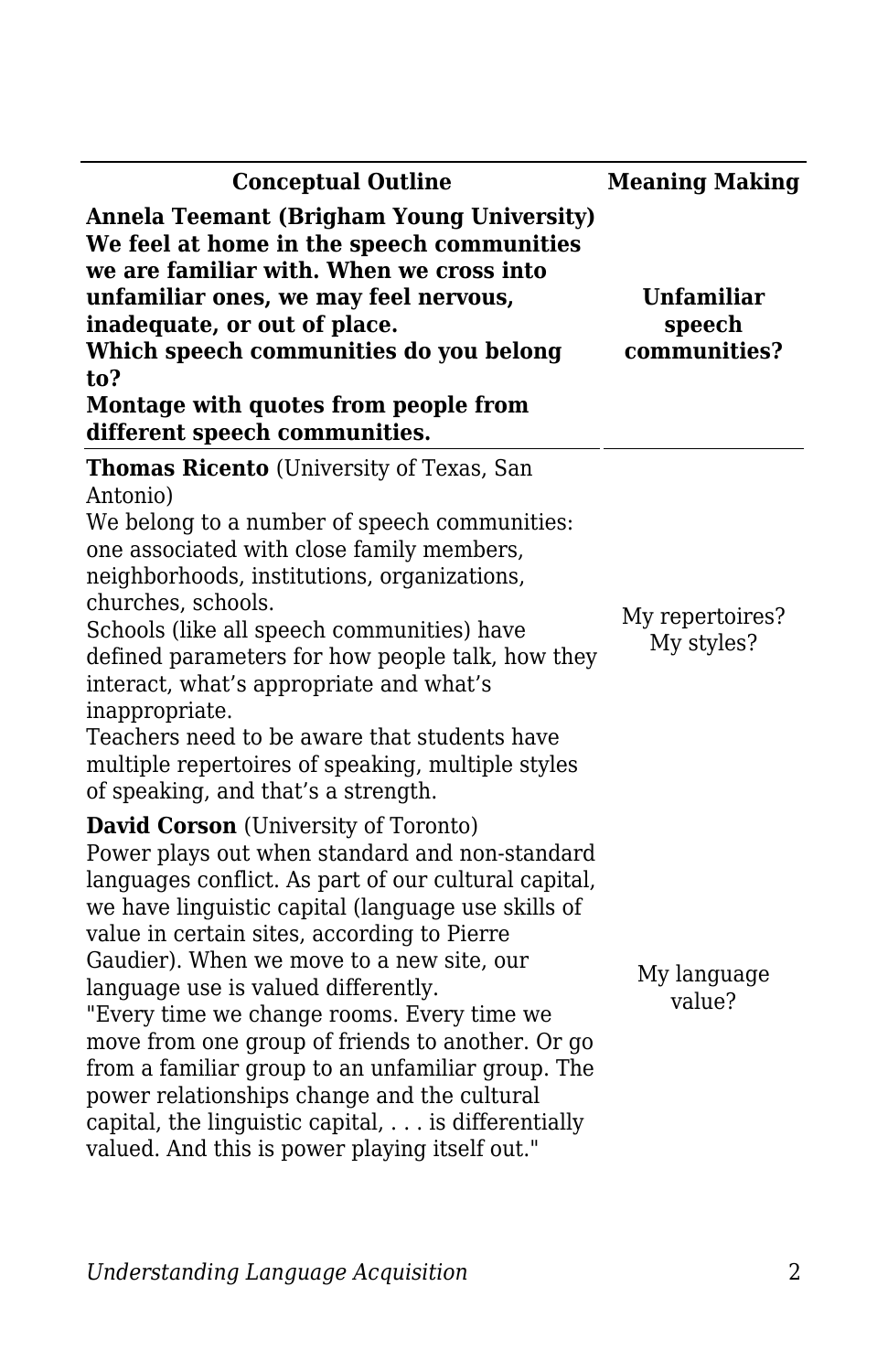#### **Conceptual Outline Meaning Making**

**Annela Teemant** (Brigham Young University) We use our linguistic capital every day as we move through speech communities. It is valued differently based on

- age
- gender
- social and educational status
- formality or situation
- regionalism
- historic time

**Don Norton** (Brigham Young University)

**Usage** is linguistic etiquette—study of forces in the language that determine correctness, quality, rightness, appropriateness, and goodness. The forces that determine this are outside of language. To see a parallel, what determines the answer to "When is a person well dressed? . . . These forces dictate correctness. These are forces outside the language."

One of the concerns has to do with the need to learn standard English. Even those who do note use standard English expect others to use it. Anyone who wants to live a public life need to command standard English.

In public settings people expect **Standard English** (the variety of language used among educated people) even if they don't use it. "If a young person . . . aspires to become a public person, then they would do well to come to command a variety of standard American English" (the standard dialect used by people in that area). All people in broadcasting learn NBC English (NBC was the first to develop it)—sort of a Midwest or western general American dialect.

My linguistic ettiquite? My language and dress?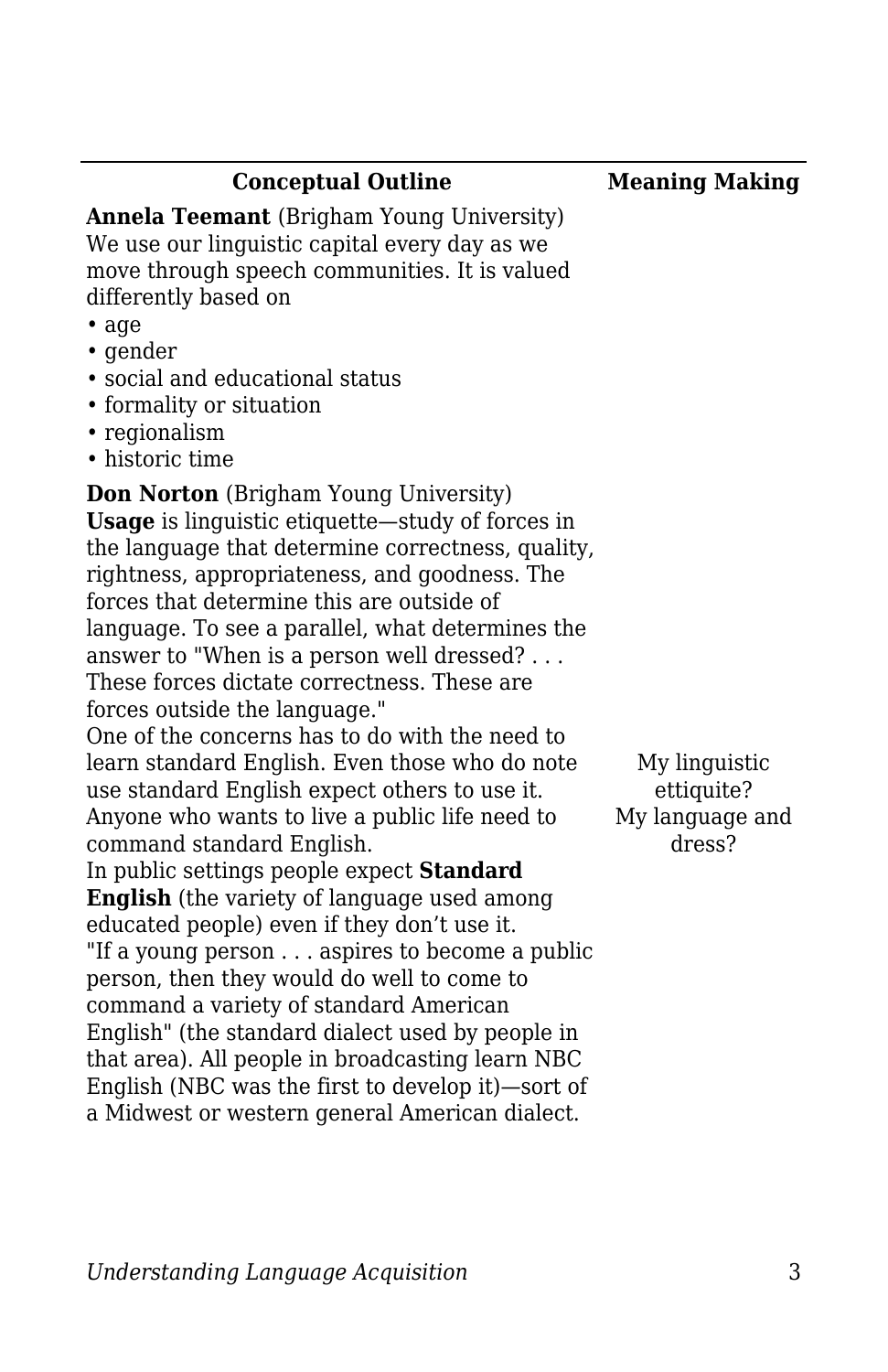### **Conceptual Outline Meaning Making**

**Donna Christian** (Center for Applied Linguistics) Everyone who speaks a language speaks a dialect of that language—a variety of the language. We can talk about those varieties that are more socially noticeable.

#### **For Example**

**Don Norton** (Brigham Young University) There are three major dialects in Utah, but in the rural areas and in southeastern Idaho to an extent and even in southern Canada it's: "We were the Nartens. We lived in Narth Arm, Utah. The harse is barn in the born." — 'r' colored vowel.

Utahisms "ofer, oferneat, oferdum, ofergood." And the classic "oferignorant." Ignorant = rude.

## **Donna Christian** (Center for Applied

Linguistics)

Dialect features (standard or nonstandard) are regular and rule governed. It's possible to discover the rules. For example, in Appalachian speech for collective nouns like people, the appropriate form is people is. "There's no reason, in terms of logic or any sense of something being better, that people are or people is is better, but the way we socially evaluate it, we consider 'people are' to be standard, 'people is' to be nonstandard. But both are entirely rule governed."

Non-standard English rules?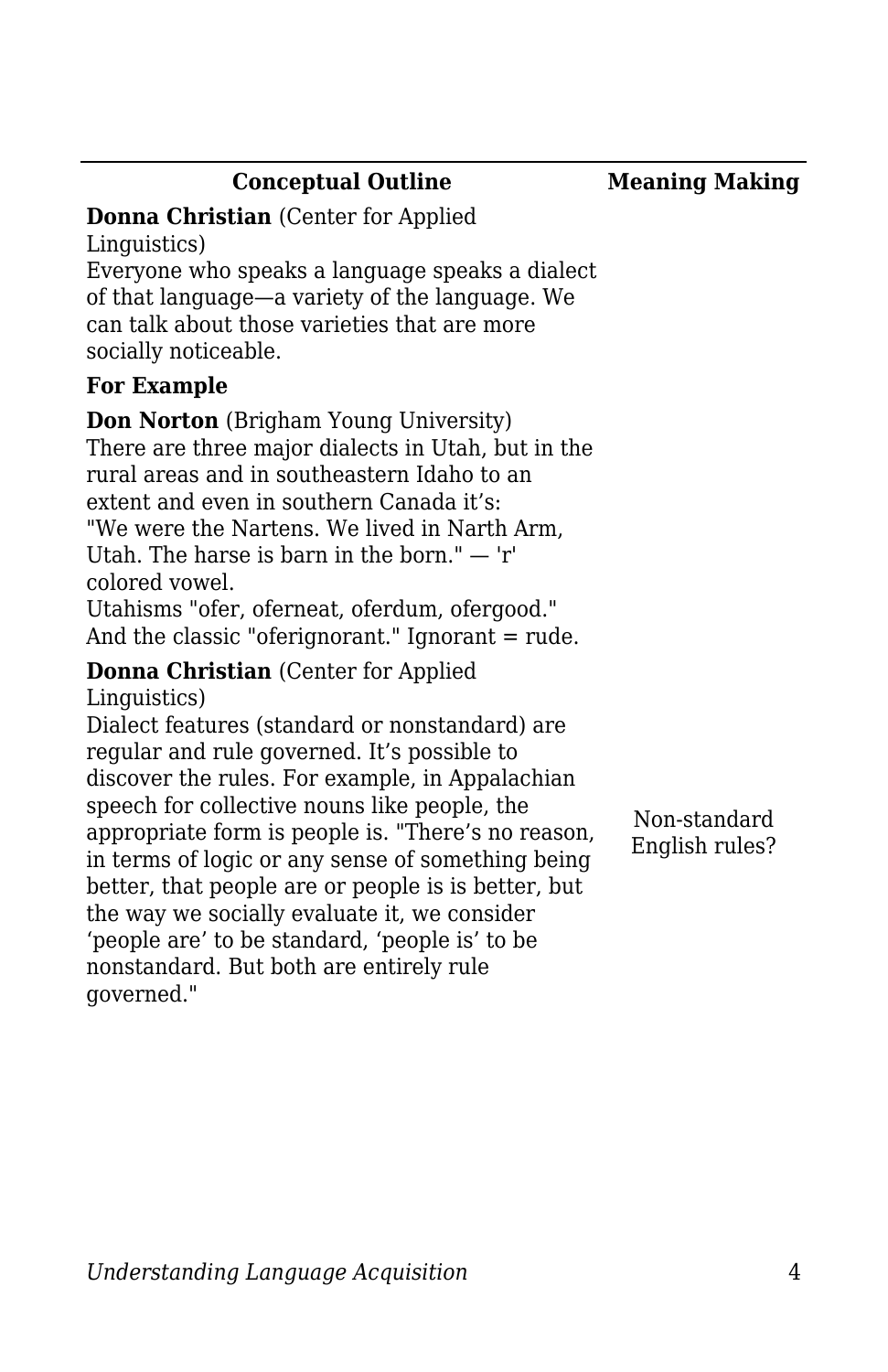| <b>Conceptual Outline</b>                                                                                                                                                                                                                                                                                                                                                                                                                                                                                                                                   | <b>Meaning Making</b>                      |
|-------------------------------------------------------------------------------------------------------------------------------------------------------------------------------------------------------------------------------------------------------------------------------------------------------------------------------------------------------------------------------------------------------------------------------------------------------------------------------------------------------------------------------------------------------------|--------------------------------------------|
| <b>Don Norton</b> (Brigham Young University)<br>Non-standard usage was once standard.<br>For example: the classic double or multiple<br>negative. In Chaucer someone says of the gentle<br>knight, "in all his life he hadn't never said<br>nothing discourteous to no sort of matter."<br>Shakespeare: "I cannot go no further. I will not<br>budge for no man's pleasure."<br>"Historically, the multiple negative was standard.<br>Somebody made a rule against it. It is so common<br>in non-standard English because it has deep<br>historical roots." | Historical changes<br>in language?         |
| <b>David Corson</b> (University of Toronto)<br>If you think language is unchangeable then<br>critical language awareness is hard to<br>understand. Language change is central to<br>understanding it.<br>We believe that language was formed before we<br>arrived and we have to accept it the way it is. We<br>take it as a given.<br>But language develops from moment to moment.<br>Dictionaries go out of date before they are<br>published.<br>Critical language awareness involves questioning<br>the status and power judgments of language use.     | Language change?<br>Language and<br>power? |
| <b>Annela Temant</b> (Brigham Young University)<br>Teachers have social and educational status. In<br>schools, they have authority. We possess<br>linguistic capital and use it every day. But we<br>may not fully understand how language works,<br>how language varies, how language proficiency<br>develops.                                                                                                                                                                                                                                             | My educational<br>status?                  |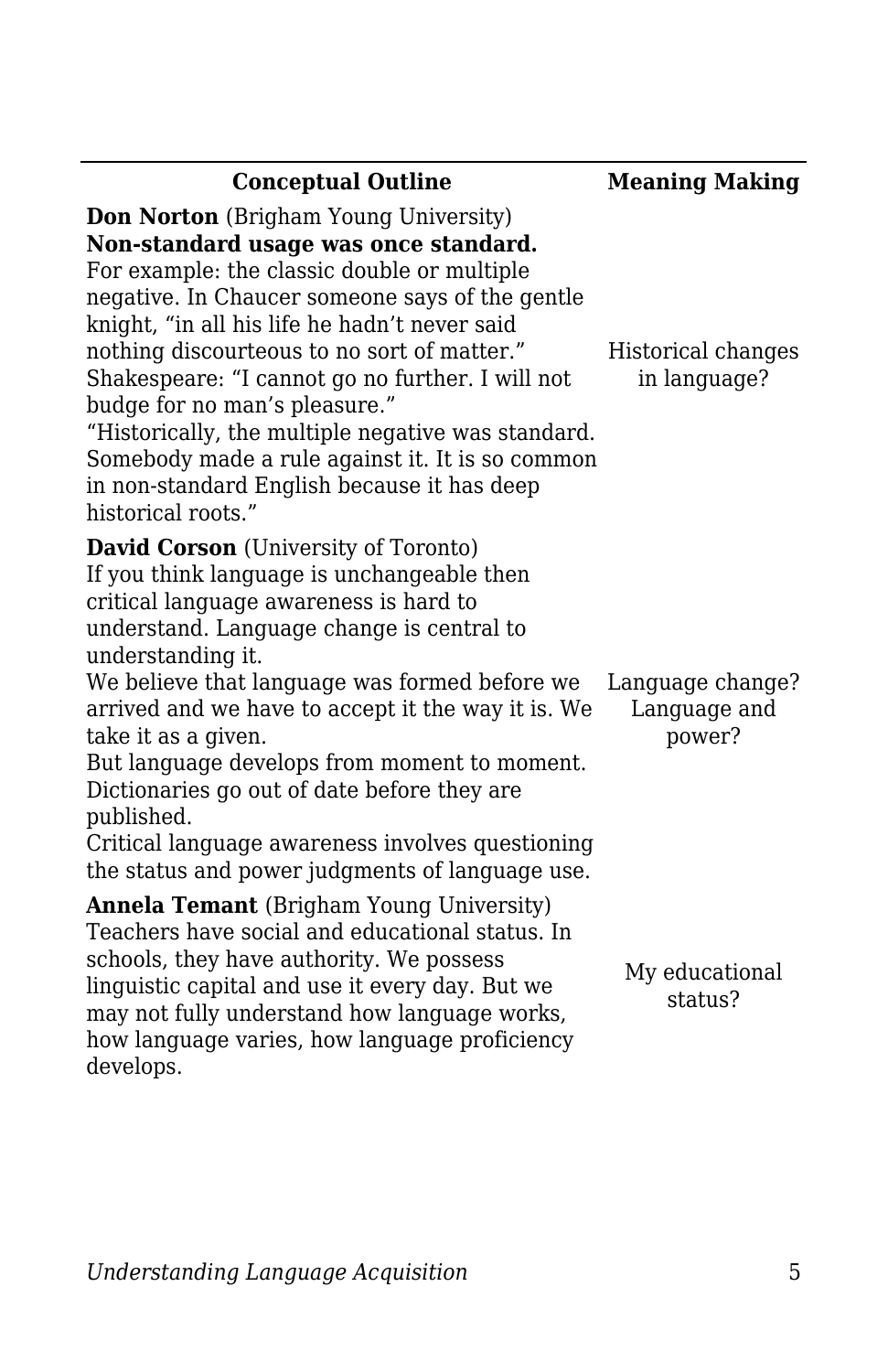| <b>Conceptual Outline</b>                                                                                                                                                                                                                                                                                                                                                                                                                                       | <b>Meaning Making</b>                                                 |
|-----------------------------------------------------------------------------------------------------------------------------------------------------------------------------------------------------------------------------------------------------------------------------------------------------------------------------------------------------------------------------------------------------------------------------------------------------------------|-----------------------------------------------------------------------|
| <b>Donna Christian</b> (Center for Applied<br>Linguistics)<br>Teachers want a list of dialect features. They<br>need tools to assess language differences in the<br>community they teach in.<br>New language issues will constantly confront<br>them. A list of features is not going to match.<br>"What they need is a way of approaching the<br>study of language variation so that they can<br>then do it themselves."                                       | Language<br>differences in my<br>classroom?                           |
| <b>Annela Teemant</b> (Brigham Young University)<br>Teachers are responsible for classroom language<br>policy. We should ask: Are our policies informed,<br>enlightened, inclusive, and fair?                                                                                                                                                                                                                                                                   | My language<br>policies?                                              |
| Amado Padilla (Stanford University)<br>Sometimes children get the message<br>(purposefully or inadvertently) that there is<br>something wrong about their language, or<br>culture. They go home and see their parents and<br>others they respect using the language and<br>operating within their culture, and children<br>receive messages that this is a language or<br>culture to be avoided or lost. That creates<br>identity conflicts for those children. | Language wrong?<br>Messages to my<br>students?<br>Identity conflicts? |
| <b>Annela Teemant</b> (Brigham Young University)<br>Understanding language acquisition means<br>understanding linguistic diversity. It begins by<br>understanding ourselves in contrast to others.                                                                                                                                                                                                                                                              | Understanding<br>language<br>acquisition?                             |